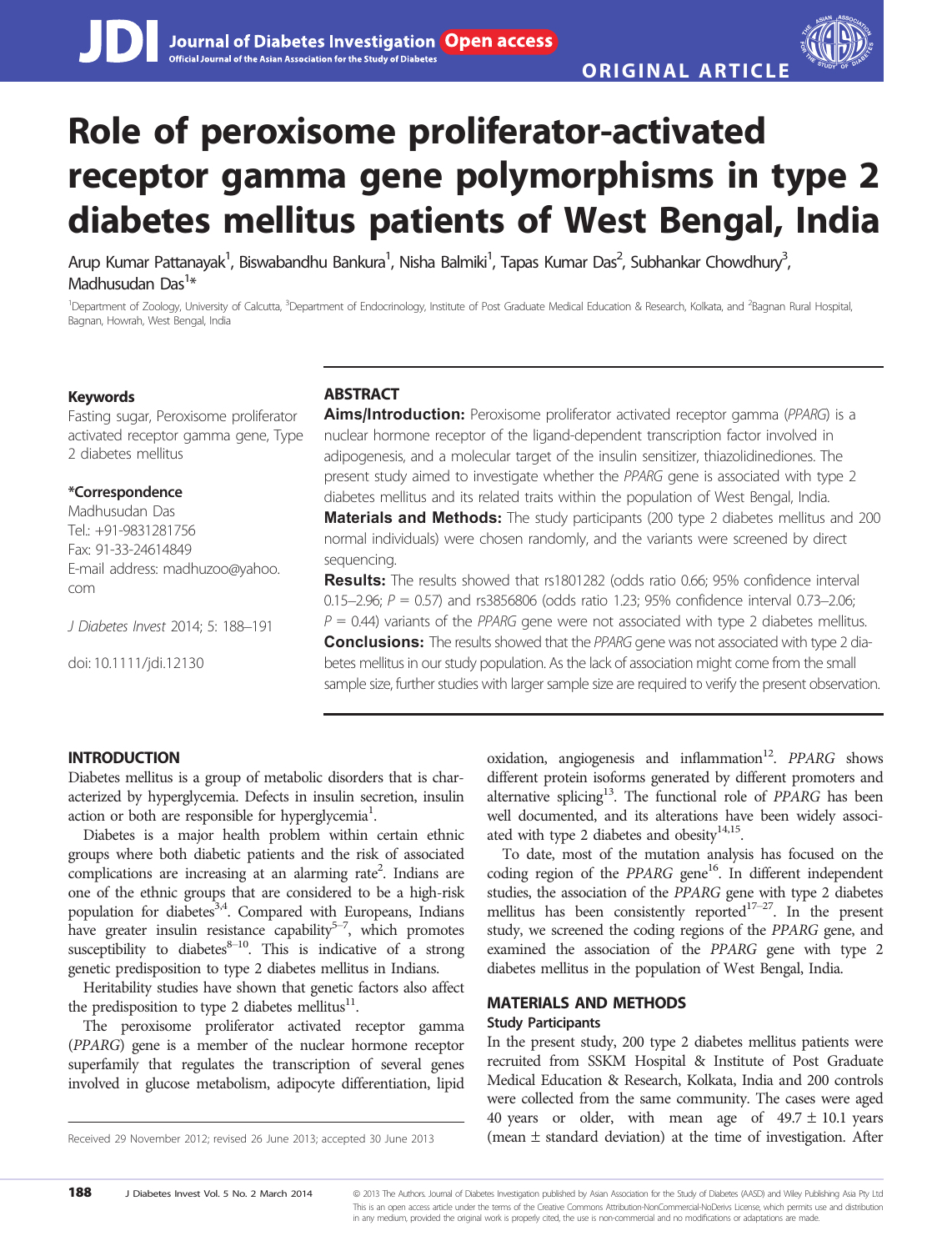scrutinizing medical records for symptoms, medication and measuring fasting glucose levels, the diagnosis of type 2 diabetes mellitus was established following the American Diabetes Association recommended guidelines. A medical record representing either: (i) a fasting plasma glucose level ≥126 mg/dL after a minimum 12-h fast; or (ii) a 2-h post glucose level (2-h oral glucose tolerance test  $[OGTT]) \geq 200$  mg/dL on more than one occurrence with symptoms of diabetes. The 2-h OGTTs were carried out following the criteria of the World Health Organization (WHO; 75-g oral load of glucose). Body mass index (BMI) was measured using the following formula:  $BMI = weight (kg)/height$ (m)2 . Participants with type 1 diabetes and secondary diabetes (e.g., hemochromatosis, pancreatitis) were excluded from the study. The selection of controls was based on a fasting glycemia <110 mg/dL or a 2-h glucose <140 mg/dL. The average age of the controls (mean  $\pm$  standard deviation) was 51.5  $\pm$  7.5 years. The clinical characteristics of the participants used for the present investigation are summarized in Table 1. All the participants provided written informed consent for the investigation. The study was approved by the Ethics Committee of the Institute of Post Graduate Medical Education & Research, Kolkata.

#### Metabolic Assays

Low-density lipoprotein (LDL), very low-density lipoprotein (VLDL), total cholesterol and triglycerides (TG), and glycosylated hemoglobin (HbA1c) were estimated. Lipids (LDL, VLDL, cholesterol, TG) were quantified using a Hitachi-912 Autoanalyzer (Hitachi, Mannheim, Germany). HbA1c levels were determined by high-pressure liquid chromatography using the Variant Machine (Bio-Rad, Hercules, CA, USA). Creatinine was quantified by using kinetic colorimetric assay (Roche, Basel, Switzerland).

#### Genotyping

Peripheral blood samples were collected from the patients and normal individuals. Genomic deoxyribonucleic acid (DNA) was

Table 1 | Clinical characteristics of the study population

| Diabetic<br>participants<br>$n = 200$ | Control<br>participants<br>$n = 200$ | P-value          |
|---------------------------------------|--------------------------------------|------------------|
| $49.7 \pm 10.1$                       | $51.5 \pm 7.5$                       | 0.016            |
|                                       |                                      | 0.0002           |
| $200.63 \pm 46.14$                    | 185.38 ± 27.32                       | 0.0008           |
| $207.36 \pm 81.05$                    | $118.5 \pm 22.39$                    | < 0.0001         |
| 127.17 ± 43.87                        | $115.23 \pm 26.44$                   | 0.002            |
| $42.6 \pm 6.21$                       | $44.04 \pm 5.42$                     | 0.0276           |
| $32.78 \pm 9.34$                      | $26.84 \pm 8.19$                     | < 0.0001         |
| $0.87 \pm 0.14$                       | $0.81 \pm 0.12$                      | < 0.0001         |
| $8.96 \pm 1.62$                       | $5.5 \pm 0.24$                       | < 0.0001         |
| $180.39 \pm 71.91$                    | $102.54 \pm 10.87$                   | < 0.0001         |
| $266.7 \pm 65.23$                     | $118.65 \pm 22.53$                   | < 0.0001         |
|                                       | $22.85 \pm 3.28$                     | $21.66 \pm 3.12$ |

Data presented as mean  $\pm$  standard deviation. BMI, body mass index; HbA1c, glycosylated hemoglobin; HDL, high-density lipoprotein; LDL, low-density liporprotein; PP, post-prandial; VLDL, very low-density lipoprotein. isolated from leukocytes using QIAamp Blood Kit (QIAGEN, Hilden, Germany). To identify sequence variants, the coding region was amplified by polymerase chain reaction (PCR) and sequenced. All the primers for the coding region of the PPARG gene are shown in the Supporting Information, Table S1. PCR amplification was undertaken in a  $25-\mu L$  volume containing 100 ng of DNA,  $0.5$  µL of each primer (10 mmol/L),  $0.5$  µL of deoxyribonucleotide triphosphate mix (10 mmol/L; Invitrogen, Carlsbad, CA, USA), 1 µL magnesium chloride (50 mmol/L), 2.5  $\mu$ L of 10 $\times$  buffer and 0.4  $\mu$ L of Taq Polymerase (5 units/ lL; Invitrogen). The PCR conditions were as follows: denaturation at 94°C for 3 min followed by 44 cycles of denaturation for 30 s, annealing at 58°C for 45 s, extension at 72°C for 45 s, and final extension at 72°C for 5 min. Sequencing was carried out using the Big Dye Terminator kit (Applied Biosystems, Foster City, CA, USA) on an automated DNA capillary sequencer (Model 3700; Applied Biosystems).

#### Statistical Analysis

Hardy–Weinberg equilibrium (HWE) in cases and controls was tested using the  $\chi^2$ -test. The genotype and allele frequencies in type 2 diabetes mellitus cases were compared with control subjects using the  $\chi^2$ -test. The association between the case–control status and each individual single nucleotide polymorphism (SNP) were measured by the odds ratio (OR) and its corresponding 95% confidence limits. Association analyses measured the dominant, recessive and co-dominant effect for each polymorphism using SNPassoc version 1.8-1 software (Catalan Institute of Oncology, Barcelona,  $Spin)^{28}$ . The impact of PPARG polymorphisms on quantitative risk variables of type 2 diabetes mellitus including fasting insulin, glucose levels and fasting lipid levels was analyzed through multiple linear regression using PLINK version 1.07 software. The mean values of continuous independent variables between cases and controls were compared by using t-test. The power was computed for an OR of approximately 0.8 for SNPs, and the power was 35%. The power was estimated using Genetic Power Calculator<sup>29</sup>.

## RESULTS

In Table 2, the genotypic frequencies and ORs have been summarized. The results showed that just two SNPs (rs1801282 [Pro12Ala] and rs3856806 [His478His]) of the PPARG gene were found in this case–control group. The allele frequencies of rs1801282-C and rs1801282-G, and the allele frequencies of rs3856806-C and rs3856806-T polymorphism in the case and control participants were 0.88/0.12 v 0.91/0.09 and 0.90/0.10 v 0.88/0.12, respectively. The adjusted ORs under a recessive model could not provide any strong association for rs18081282 (OR 0.66, 95% confidence interval [CI] 0.15–2.96;  $P = 0.57$ ). In contrast, dominant models also did not suggest any association for  $rs3856806$  (OR 1.23, 95% CI 0.73-2.06  $P = 0.44$ ). Genotype distribution of rs1801282 of the PPARG gene was in Hardy–Weinberg equilibrium in both cases and controls,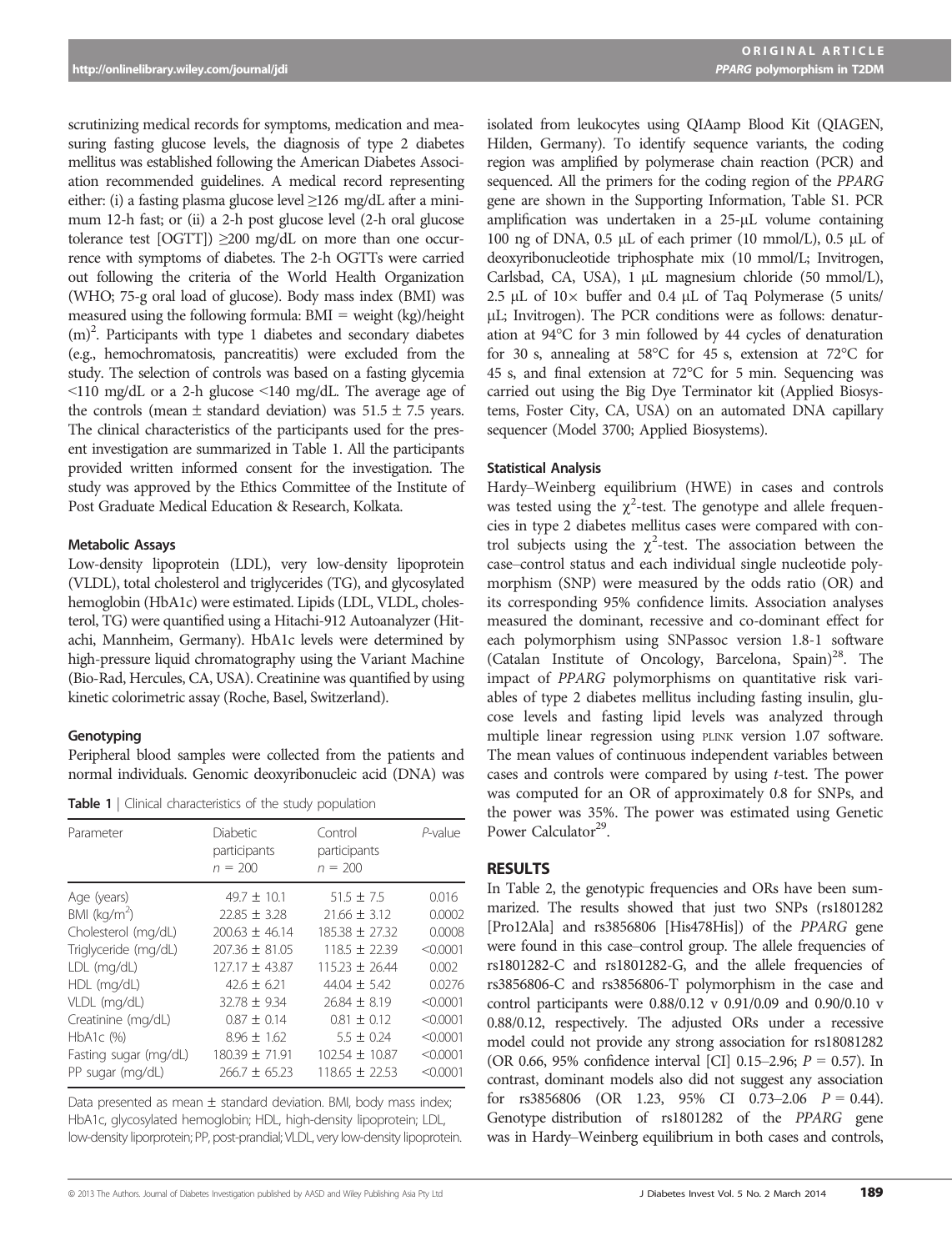| <b>SNP</b> | Genotype             | Control (%)<br>$(n = 200)$      | Case $(\% )$<br>$(n = 200)$     | Odds ratio                           |                                      |                                                             |
|------------|----------------------|---------------------------------|---------------------------------|--------------------------------------|--------------------------------------|-------------------------------------------------------------|
|            |                      |                                 |                                 | Dominant<br>OR (95% CI)              | Recessive<br>OR (95% CI)             | Co-dominant<br>OR (95% CI)                                  |
|            |                      |                                 |                                 | $CC$ vs $CG + GG$                    | $CC + CG$ vs $GG$                    | CC vs CG, GG                                                |
| rs1801282  | CC<br>CG<br>GG       | 158 (79)<br>37 (18.5)<br>5(2.5) | 167 (83.5)<br>30(15)<br>3(1.5)  | $0.68$ $(0.40 - 1.16)$<br>$P = 0.15$ | $0.66$ $(0.15 - 2.96)$<br>$P = 0.57$ | $0.69(0.40 - 1.21)$<br>$0.62$ $(0.14 - 2.78)$<br>$P = 0.36$ |
|            |                      |                                 |                                 | $CC vs CT + TT$                      | $CC + CT$ vs $TT$                    | CC vs CT, TT                                                |
| rs3856806  | CC<br>$\subset$<br>Π | 163 (81.5)<br>34(17)<br>3(1.5)  | 157 (78.5)<br>37 (18.5)<br>6(3) | $1.23(0.73 - 2.06)$<br>$P = 0.44$    | $1.13(0.26 - 4.88)$<br>$P = 0.87$    | $1.23$ $(0.72 - 2.12)$<br>$1.17(0.27 - 5.07)$<br>$P = 0.74$ |

#### Table 2 | Genotypic distribution of the PPARG gene

Odds ratios (OR) were adjusted for age, sex and body mass index. CI, confidence interval.

but genotype distribution of rs3856806 of PPARG showed a moderate deviation from equilibrium ( $P = 0.049$ ).

We analyzed the association of these two SNPs of the PPARG gene with the type 2 diabetes mellitus-related quantitative phenotypes (height, weight, BMI, creatinine, total cholesterol, LDL cholesterol, VLDL cholesterol, high-density lipoprotein cholesterol and triglycerides) using multiple linear regression analysis in control and case participants after adjusting for the effects of age, sex and BMI. However, multiple linear regression analysis did not show any significant association of these two SNPs (rs1801282 and rs3856806) with related quantitative phenotypes (data not shown).

## **DISCUSSION**

The present study evaluated the potential association of PPARG gene polymorphisms in patients with type 2 diabetes mellitus in West Bengal, India. The major finding of the present study was that the PPARG gene is not associated with diabetes mellitus in West Bengal, India. We found only two SNPs (rs1801282 and rs3856806) in the entire coding region of the PPARG gene. In the present study, we investigated the impact of these two polymorphisms on type 2 diabetes mellitus, but no significant association was observed with PPARG genotypes with these variables. The genotype frequency of the rs1801282; (Pro12Ala;  $P = 0.57$ ) was not significantly different between controls and cases. The protective association of the Ala allele was not confirmed in a South Indian population<sup>17</sup>. In different independent studies, the protective association of the less common "Ala" allele has been consistently reported $18-24$ .

In the present study, genotype and allele frequencies of the rs3856806 variant were also not significantly different between controls and type 2 diabetes mellitus participants. This finding replicates the results of the earlier reports from different ethnic origins25–27. Conversely, several studies had shown T minor allele (C>T) of rs3856806 (His478His) to be associated with obese individuals.

In conclusion, the present findings suggest that the PPARG gene (rs1801282 and rs3856806) does not show any significant association with type 2 diabetes mellitus in the population of West Bengal, India. Since the lack of association might come from the small sample size, further studies with larger sample size are required to verify the present observation.

## ACKNOWLEDGEMENTS

The present study was supported by a BRNS grant from DAE, Government of India. We thank all the participants and are grateful for their contribution to this study. The authors declare that they have no conflicts of interest.

## **REFERENCES**

- 1. American Diabetes Association (ADA). Diagnosis and classification of diabetes mellitus. Diabetes care 2005; 28: S37–S42.
- 2. Froguel P, Vaxillaire M. Genetic factors in the pathogenesis of type 2 diabetes. In: Pickup JC, Williams G (eds). Textbook of Diabetes. Blackwell Scientific Publishers, Oxford, 1996; 45–58.
- 3. King H, Aubert RE, Herman WH. Global burden of diabetes, 1995–2025—prevalence, numerical estimates and projections. Diabetes Care 1998; 21: 1414–1431.
- 4. Mohan V. Why are Indians more prone to diabetes? J Assoc Physicians India 2004; 52: 468–474.
- 5. Chandalia M, Abate N, Garg A, et al. Relationship between generalized and upper body obesity to insulin resistance in Asian Indian men. J Clin Endocrinol Metab 1999; 84: 2329–2335.
- 6. Ramachandran A, Snehalatha C, Viswanathan V, et al. Risk of noninsulin dependent diabetes mellitus conferred by obesity and central adiposity in different ethnic groups: a comparative analysis between Asian Indians, Mexican Americans and whites. Diabetes Res Clin Pract 1997; 36: 121–125.
- 7. Joshi SR. Metabolic syndrome–emerging clusters of the Indian phenotype. J Assoc Physicians India 2003; 51: 445–446.